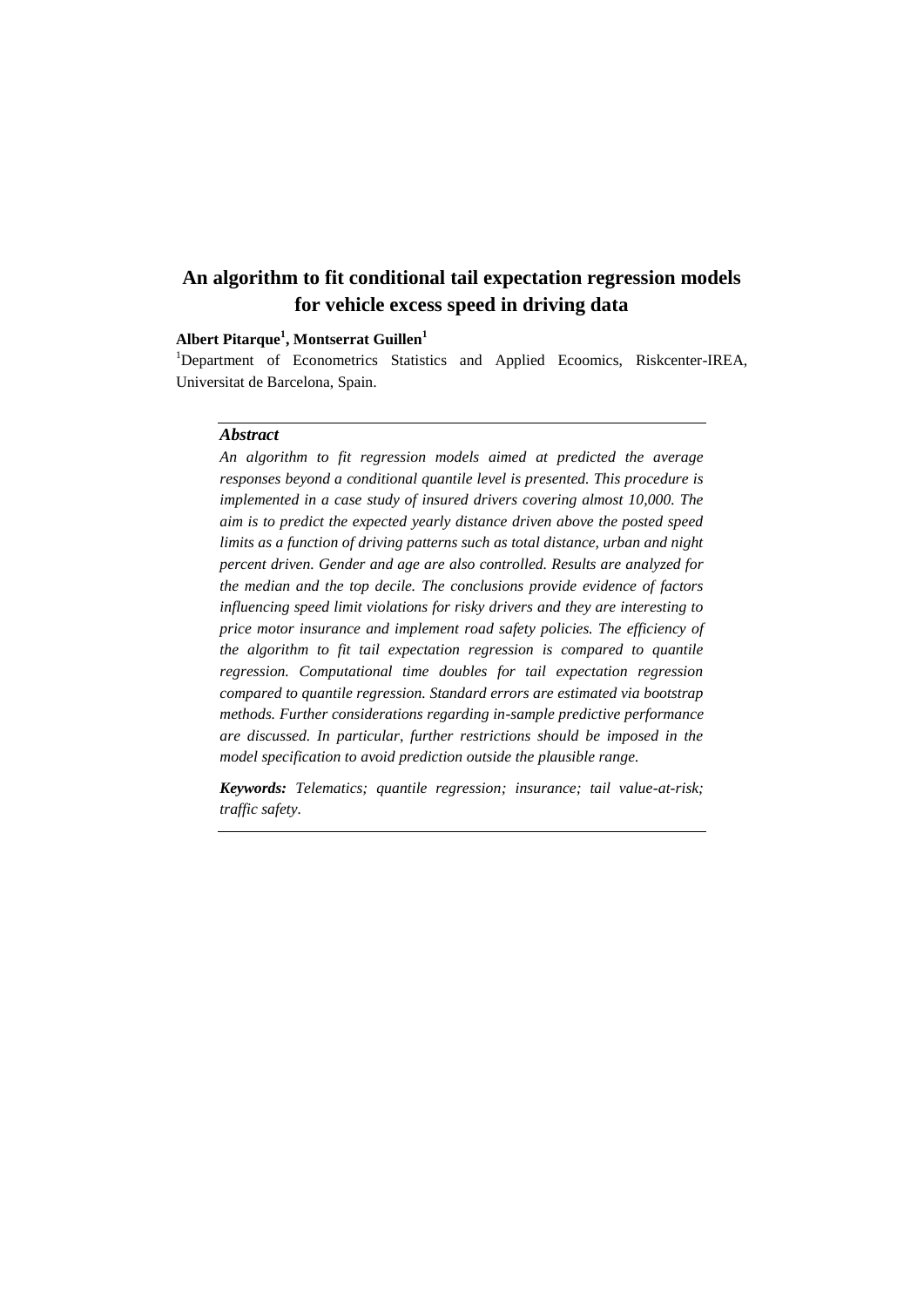*An algorithm to fit conditional tail expectation regression models for vehicle excess speed*

#### **1. Introduction**

The analysis of data collected from vehicles in motion is an emerging area in transportation research. The reason for its growing interest is the possibility to obtain safety improvements on the road and to develop new ways to calculate motor insurance prices. The aim of this paper is to propose new models for risk analysis. We present an algorithm that allows adjusting regression models for the tail expectation that are a natural generalization of quantile regression models. Unlike the classical linear model, which finds the effects of covariates on the mean of a response variable, quantile regression identifies the effects on the quantile of the response. Tail expectation regressions model conditional average responses above a given conditional quantile. In our case study, we show that quantile regression identifies risky drivers by modelling quantiles of distance driven yearly above the posted speed limits. The quantile order is fixed at high levels, such as 95%. We denote as  $c_{\tau}$  the quantile at the level  $\tau$  ( $\tau$  between 0 and 1) of a variable response Y. By definition, the probability that Y is greater or equal to  $c_{\tau}$  is equal to  $\tau$ . Quantiles are used in areas such as finance, insurance and risk analysis, where they are usually referred to as  $\tau$  – Value at Risk ( $VaR_{\tau}$ ). Another risk measure is the Expected Shortfall ( $ES_{\tau}$ ) also known as Conditional Tail Expectation (CTE<sub>τ</sub>) or Tail Value at Risk ( $TVaR_{\tau}$ ). It is defined as:

$$
TVaR_{\tau}(Y) = E(Y|Y > c_{\tau}).\tag{1}
$$

Quantile regression and tail expectation regression specify  $VaR_{\tau\tau}$  and  $TVaR_{\tau}$ , respectively, as a linear combination of regressors.

## **2. Methodology**

The starting point for this work is quantile regression. Quantile regression is an extension of the linear regression that is especially interesting when the response variable has asymmetry, for instance when there is a substantial difference between the conditional mean and the conditional median. As it is widely known, the median is robust to the presence of outliers, while the mean is not. Koenker and Bassett (1978) proposed an optimization framework to fit quantile regressions. Acerbi and Szekely (2014) established an optimization rule to estimate the tail expectation, which we use to fit the corresponding mode. The implemented in open source software R is available from the authors.

A classical linear regression model is represented as follows:

$$
Y_i = \beta_0 + \beta_1 X_{1i} + \beta_2 X_{2i} ... \beta_k X_{ki} + \varepsilon_i,
$$
 (2)

where  $Y_i$  is the response variable for the i<sup>th</sup> individual (i = 1, ..., n),  $X_{ji}$  represents the value of the i<sup>th</sup> observation of explanatory variable j (j = 1, ..., k) and  $\beta_j$  is the j<sup>th</sup> parameter. The i<sup>th</sup> linear predictor is defined as  $\beta_0 + \beta_1 X_{1i} + \beta_2 X_{2i} ... \beta_k X_{ki}$ . The error term,  $\varepsilon_i$ , is the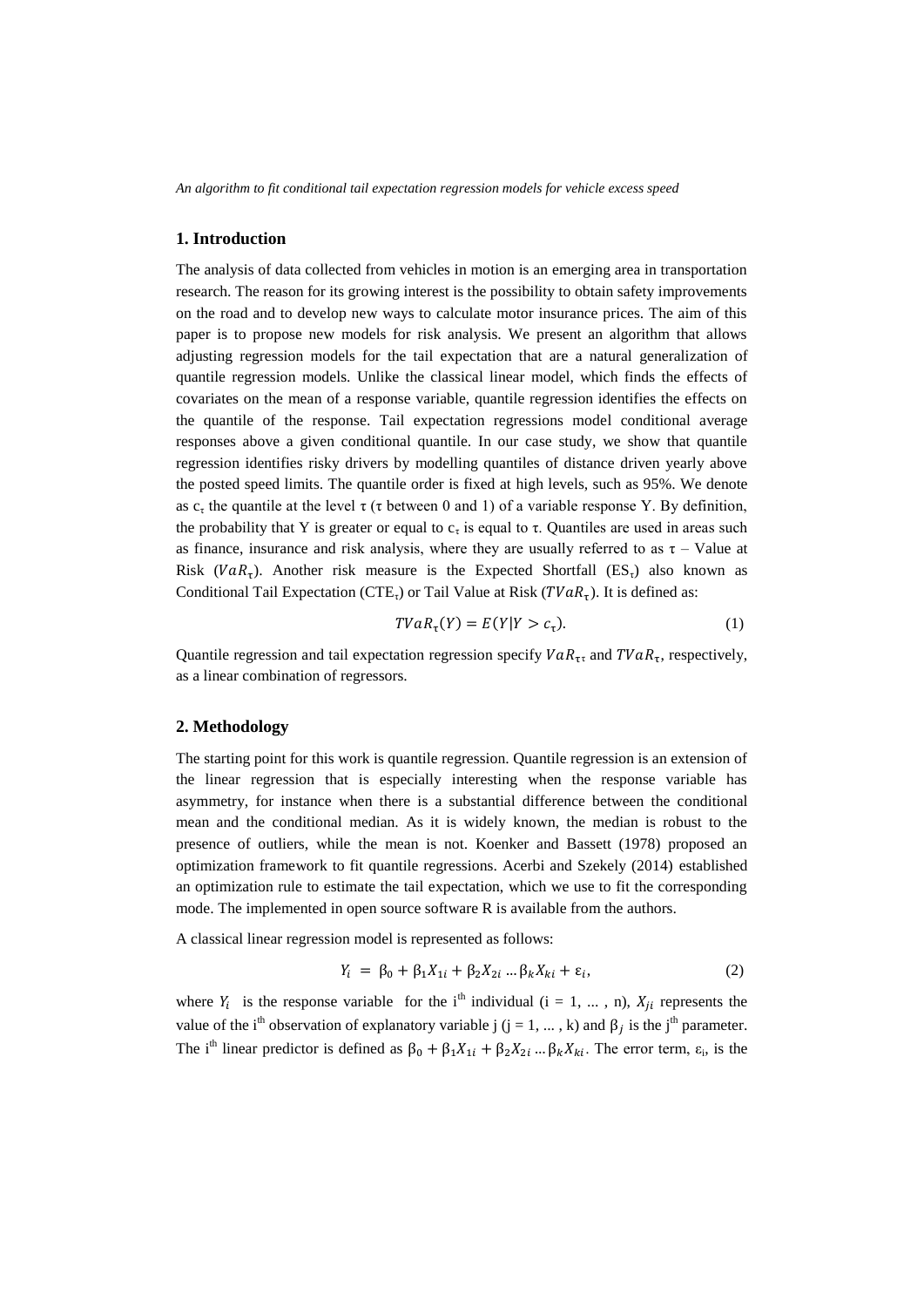part of the response variable that cannot be explained by the covariates. Parameter  $\beta_0$  is known as the intercept and it is usually included in the model, so that it can be assumed that the error term has expectation equal to zero. Model (1) is usually estimated by ordinary least squares (OLS), i.e. by minimizing the sum of squared residuals:

$$
\hat{\beta} = arg \min_{\beta} \sum_{i=1}^{n} f_i(\beta), \qquad (3)
$$

where  $f_i(\beta) = (Y_i - X_i \beta)^2$  represents the difference between the observed response and the linear predictor.

Quantile regression assumes that the quantile at level  $\tau$  of the response equals a linear combination of the regressors:

$$
VaR_{\tau}(Y_i|X_{j1},...,X_{ji}) = \beta_0^{\tau} + \beta_1^{\tau}X_{1i} + \beta_2^{\tau}X_{2i} + \dots + \beta_k^{\tau}X_{ki}.
$$
 (4)

Coefficient estimates are obtained as follows (see Koenker and Bassett, 1979; Koenker and Machado 1999):

$$
\widehat{\beta}^{\tau} = arg \min_{\beta} \sum_{i=1}^{n} \rho_i^{\tau} (Y_i - X_{ij} \beta_j).
$$
 (5)

where  $\rho_i^{\tau}$  represents a loss function of the quantile, which is equal to  $\tau$  when  $Y_i - X_i \beta$  is greater or equal than 0 and  $\tau - 1$ , otherwise. The standard deviation of the estimated coefficients can be calculated following the bootstrap method (Chernick, 2011; Hestenberg, 2011).

The specification of tail expectation regression is defined as:

$$
TVaR_{\tau}(Y_i|X_{j1},...,X_{ji}) = \beta_0^{\tau} + \beta_1^{\tau}X_{1i} + \beta_2^{\tau}X_{2i} + \dots + \beta_k^{\tau}X_{ki}.
$$
 (6)

Acerbi and Szekely (2014) recently proposed a loss function to estimate the conditional tail expectation using the quantile. Despite developing this method theoretically, these authors did not consider a linear predictor. In the field of risk analysis, databases are large. This is the reason why we focus studying the optimization underlying the estimation procedure is of outmost interest. Computational time remains a challenge.

# **3. Data**

Information about different characteristics of 9,614 car drivers was collected during 2010 by an insurance company, using a telematics device. Driving data measure patterns of vehicles in motion such as distance driven, vehicle speed, time of the day, and zone (urban versus nonurban). For privacy reasons, GPS localization data are not recorded. A definition of the variables is presented in Table 1. Drivers are aged between 18 and 35 years, because the insurance company offered a pay-as-you drive motor policy only to young drivers. Boucher et al. (2017) studied the transformation of the risk factors with the same dataset;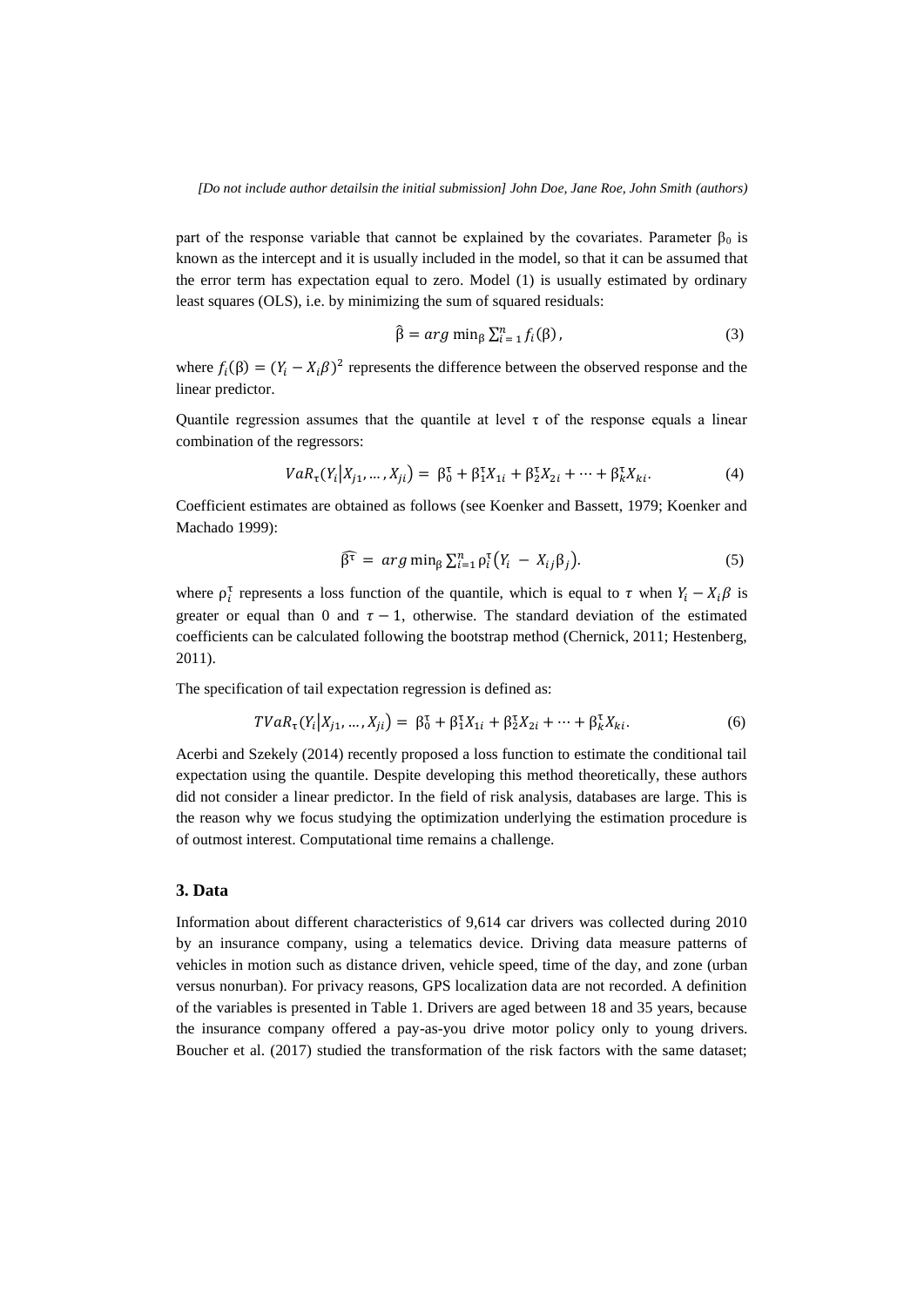*An algorithm to fit conditional tail expectation regression models for vehicle excess speed*

Ayuso et al. (2016a, 2016b) compared the driving patterns between male and female drivers; Guillen et al. (2019) proposed new methods to calculate the price of motor insurance. Pitarque et al. (2019) used quantile regression to analyse risk of having an accident.

| Variable | <b>Description</b>                                           |
|----------|--------------------------------------------------------------|
| Toler km | Total number of kilometres driven exceeding the posted limit |
| ln Km    | Logarithm of the total of kilometres driven                  |
| P urban  | Percentage of kilometres driven in urban areas               |
| P_night  | Percentage of kilometres driven during the night             |
| Age      | Age of the driver at $1st$ of January, 2010                  |
| Male     | Gender of the driver $(1 = male, 0 = female)$                |

**Table 1. Definition of the variables in the insurance dataset (9,614 observations in 2010)**

A descriptive analysis of the data is presented in Table 2. Skewness equal to 3.64 is one of the most relevant features of total distance driven above the posted speed limits during one year. This means that while most drivers have low levels of excess speeding, a few of them present large values. However, it is necessary to consider total driving distance, urban driving and night driving to extract conclusions.

|          | Mean    | <b>Median</b> | <b>Minimum</b> | <b>Maximum</b> | <b>Standard</b><br>deviation | <b>Skewness</b> |
|----------|---------|---------------|----------------|----------------|------------------------------|-----------------|
| Toler km | 1398.21 | 689.23        | 0.00           | 23500.19       | 1995.37                      | 3.64            |
| ln Km    | 9.27    | 9.37          | $-0.37$        | 10.96          | 0.75                         | $-1.87$         |
| P urban  | 26.29   | 23.39         | 0.00           | 100.00         | 14.18                        | 1.03            |
| P_night  | 7.02    | 5.31          | 0.00           | 78.56          | 6.13                         | 1.68            |
| Age      | 24.78   | 24.63         | 18.11          | 35.00          | 2.82                         | 0.11            |

**Table 2. Descriptive statistics in the insurance dataset (9,614 observations in 2010)**

#### **4. Results**

A simple quantile regression with only one explanatory variable is adjusted to model the percentage of kilometres driven above the speed limit with  $\tau = 0.9$  as a function of the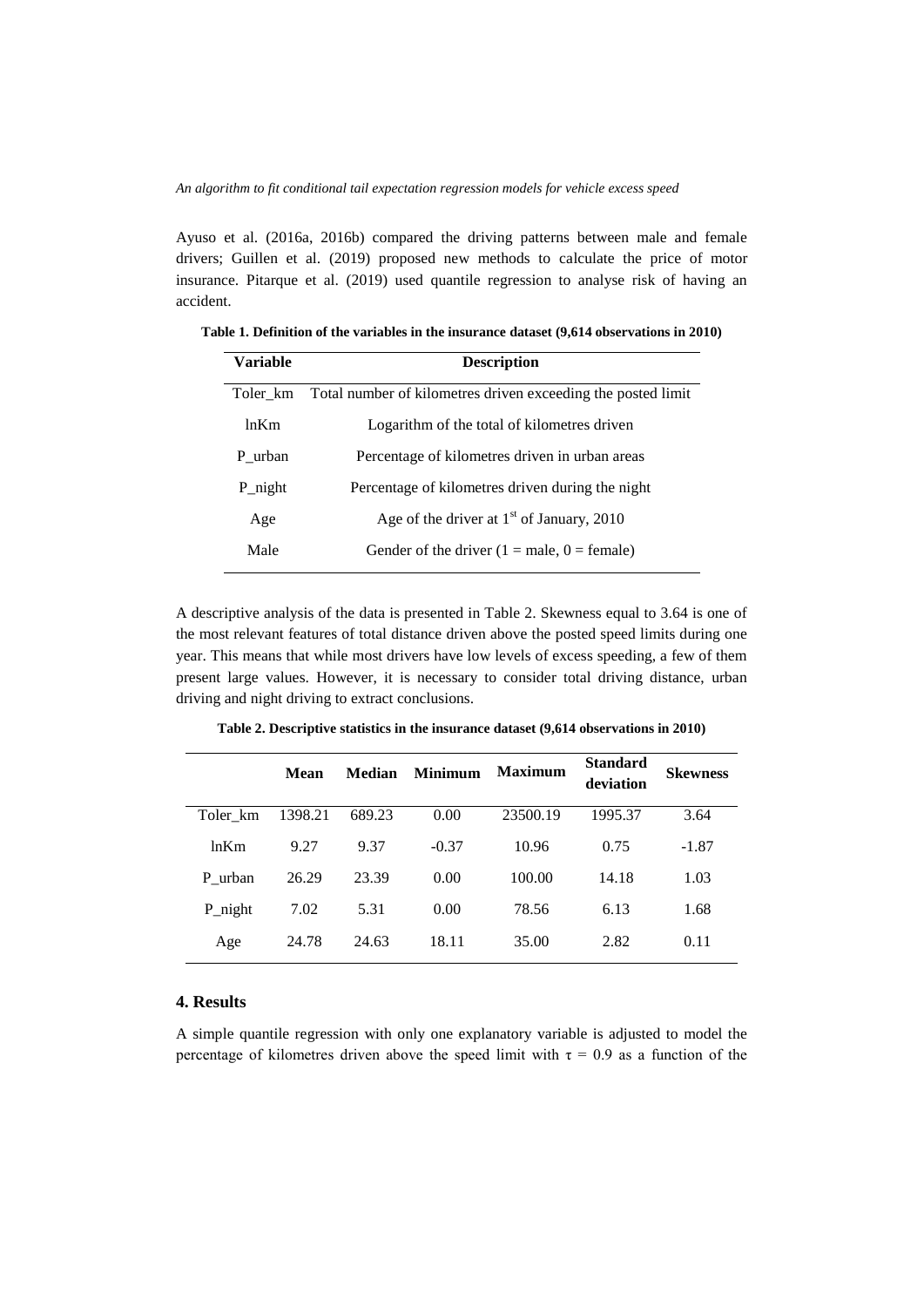percentage of kilometres driven in urban areas. The tail expectation regression is also fitted. Parameter estimates are not displayed for brevity. The results are shown graphically in Figure 1. Quantile regression at the 0.9 level indicates that when there is an increase of 1% in the percentage of kilometres driven in urban areas, the Value at Risk of the percentage of kilometres driven above the speed limit decreases by 0.35% and the average beyond the quantile level decreases 52 basis points.



*Figure 1. Graph of the relation between the percentage of kilometres driven above the speed limit and the percentage of kilometres driven in urban areas in the insurance dataset. Blue line represents a 90% quantile regression line and red line represents the a 90% tail expectation regression.*

In the multivariate case, the total number of kilometres driven above the speed limit as the response variable is analysed for quantile levels  $τ = 0.5$  (median) and  $τ = 0.9$  (upper decile). A linear regression model is also estimated to compare the coefficient estimates.

Coefficient and standard deviation estimates are calculated using the *quantreg* package of R (Koencker et al., 2019). Standard errors were computed from 3.000 replications with samples of the same length as the original sample with replacement, so that a comparison between models can be analyzed. Table 3 presents results for the linear regression, the quantile regression and the tail expectation regression together with the goodness-of-fit statistic. As in the univariate case extrapolation of the linear specifications can produce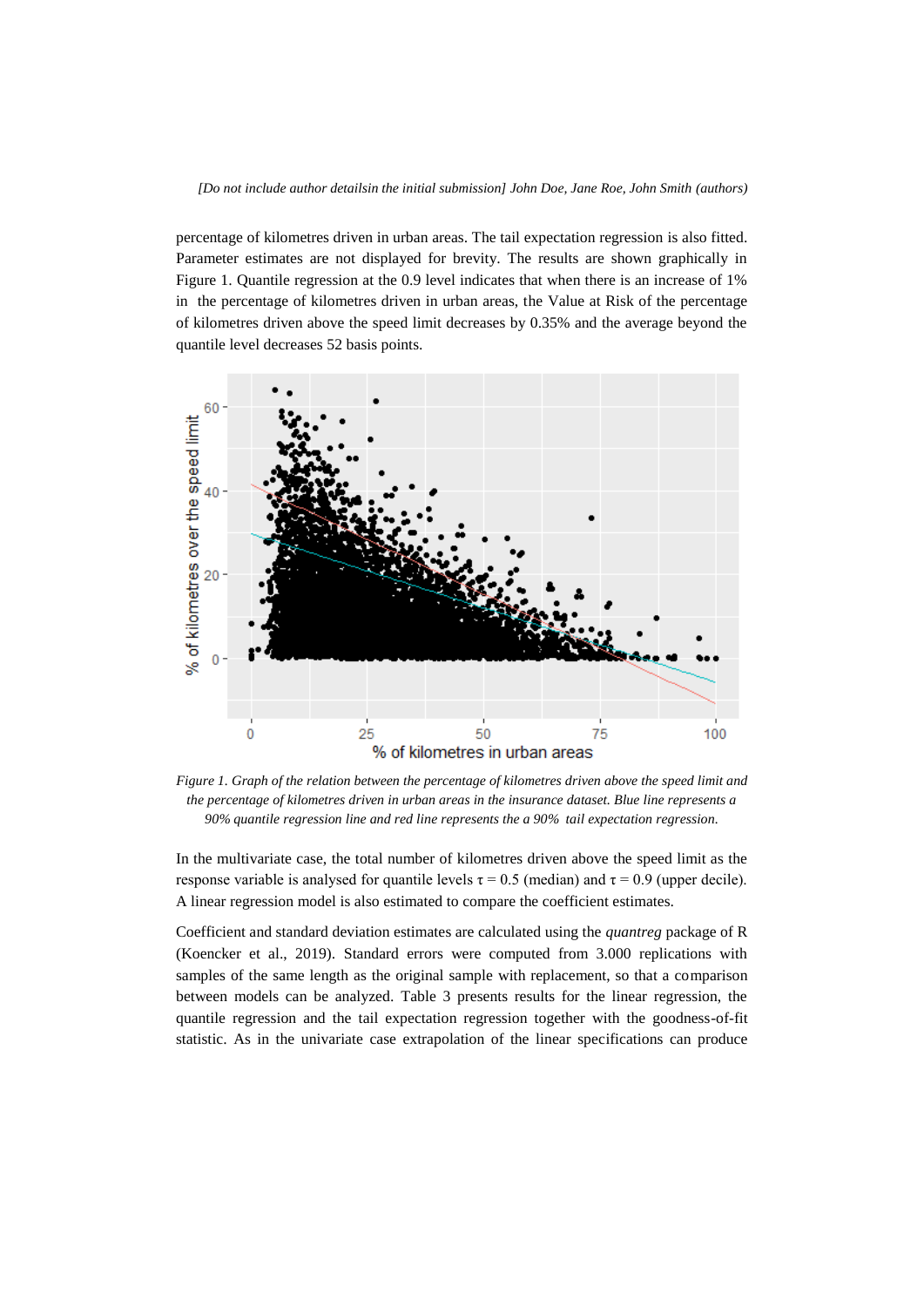abnormalities such as negative predictions or values of the conditional tail expectation lower than its corresponding quantile level. A summary is reported in Table 4.

| <b>Variable</b> | <b>OLS</b> | $VaR_{0.5}$ | $TVaR_0$    | $VaR_0$    | $TVaR_{0.9}$ |
|-----------------|------------|-------------|-------------|------------|--------------|
| Intercept       | $-8082.51$ | $-4496.53$  | $-11708.92$ | $-6418.11$ | $-14068.39$  |
|                 | (309.95)   | (186.02)    | (843.57)    | (742.98)   | (3505.13)    |
| ln Km           | 1064.51    | 597.60      | 1588.38     | 1074.66    | 2229.62      |
|                 | (26.51)    | (19.32)     | (86.59)     | (64.46)    | (364.14)     |
| P urban         | $-21.87$   | $-9.19$     | $-39.72$    | $-39.59$   | $-86.08$     |
|                 | (1.39)     | (0.62)      | (2.16)      | (2.34)     | (7.14)       |
| P_night         | 7.54       | 5.41        | 11.99       | 21.76      | 26.56        |
|                 | (2.93)     | (1.82)      | (6.10)      | (9.80)     | (19.21)      |
| Age             | $-1.13$    | $-2.56$     | 0.96        | 5.16       | 7.71         |
|                 | (6.26)     | (3.26)      | (11.09)     | (15.24)    | (37.13)      |
| Male            | 328.01     | 206.76      | 528.84      | 574.08     | 913.63       |
|                 | (35.89)    | (19.01)     | (66.51)     | (103.97)   | (223.48)     |
| ${\bf R}^2$     | 0.25       | 0.14        | 0.17        | 0.20       | 0.49         |

**Table 3. Models results of linear regression (OLS), quantile regression (VaR) and tail**  expectation regression (TVaR) for quantile levels  $\tau = 0.5$  and  $\tau = 0.9$  in the insurance dataset. In **parenthesis, the standard errors of the estimated coefficients.**

**Table 4. Percentage of cases where the predicted TVaR is lower than the predicted VaR and percentage of cases where the predicted TVaR is negative in the insurance database. Two quantile levels are considered**  $\tau = 0.5$  **and**  $\tau = 0.9$ **.** 

| % $TVaR_{0.5} < VaR_{0.5}$ | 8.20% |
|----------------------------|-------|
| % $TVaR_{0.5} < 0$         | 7.41% |
| % $TVaR_{0.9} < VaR_{0.9}$ | 6.48% |
| % $TVaR_{0.9} < 0$         | 3.60% |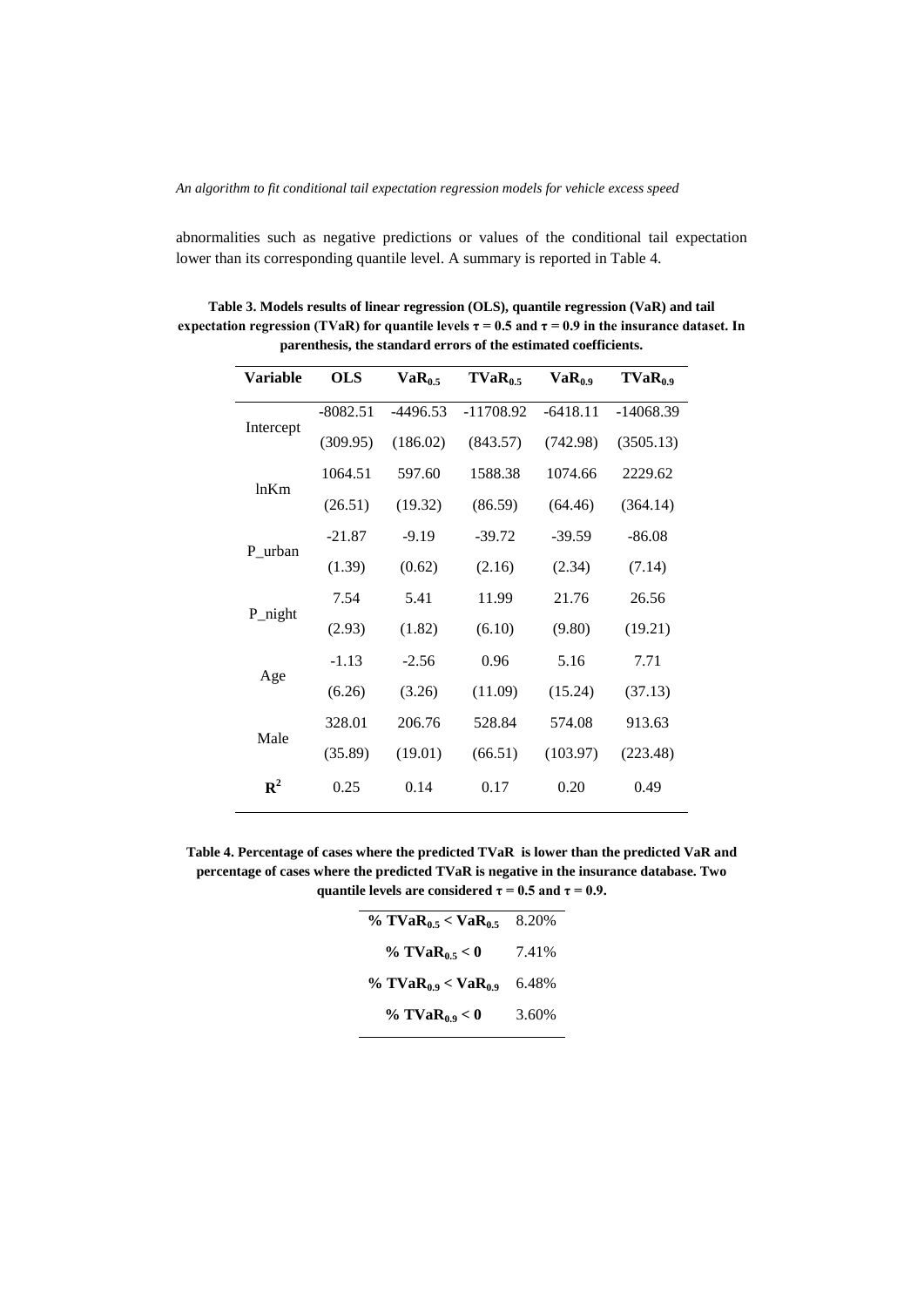The implementation of a routine to estimate the coefficients for the tail expectation regression can be compared with the VaR regression computation. An evaluation of computational time is presented in Table 5. The difference between TVaR regression and VaR regression is about double time both for the parameter estimates and the standard error. In both cases, the parameter estimates are obtained in less than 0.2 seconds for our working sample of almost 10 thousand cases and six coefficients. The most relevant result is the time needed to compute the standard errors, which is quite low given the number of replicates. The quantile level did not affect computational time required.

| <b>Output generated</b>                                      | <b>Computational time</b> |
|--------------------------------------------------------------|---------------------------|
| Estimation of the VaR coefficients                           | $0.088$ seconds           |
| Estimation of the standard deviation of the VaR coefficients | 2.618 minutes             |
| Estimation of the ES coefficients                            | $0.175$ seconds           |
| Estimation of the standard deviation of the ES coefficients  | 5.410 minutes             |

**Table 6. Computational time comparison in our case study**

## **5. Conclusions**

An innovative method that generalizes quantile regression in order to study risky drivers was implemented. The study was done using a database containing approximately 10,000 observations, which contain a highly skewed response variable. This is a typical feature of risk analysis problem settings. In the case of the bivariate regression, the results show that the percentage of kilometres driven in urban areas influences the risk of exceed speed limits. In particular, each additional percent point driven in an urban area reduces the highest decile of the percentage of distance driven above the speed limits by 0,35% This decrease is emphasized in the case of the tail expectation where an increase of 1% in the percentage of kilometres driven in urban areas reduces 52 basis points the expected percentage of kilometres driven above the speed limit, for those drivers that are in the top decile.

In the multivariate case similar conclusions are drawn from quantile regression and tail expectation regression for quantile levels 0.5 and 0.9. Some problems arose when applying the models for an "in-sample" prediction exercise. In a few cases, the tail expectation was lower than the value provided by the quantile, or even negative. This could be a result of the simplicity of the linear specification and further research should be carried out to develop possible solutions to this issue. Despite those problems, the computational time of the estimation procedure to obtain the coefficient estimates is low, so the routine for the tail expectation regression that was created here is not excessively slow. The computational